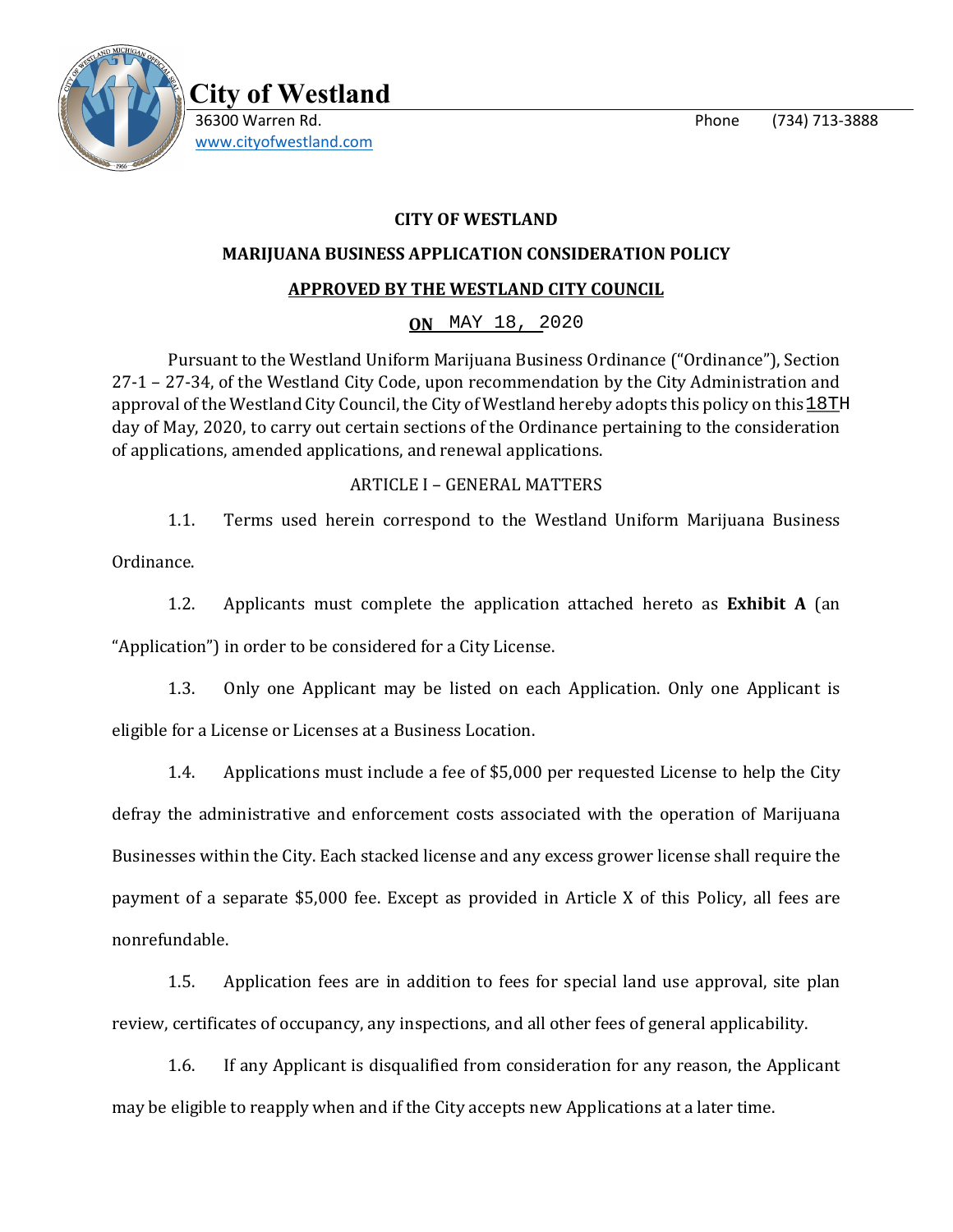1.7. If an Applicant is disqualified, the Selection Committee, as defined in Section 1.11 of this Policy, shall notify the Applicant in writing of the fact of disqualification and the general reason for disqualification. The decision of the Selection Committee is final and not subject to appeal.

1.8. Applicants may respond to questions on the Application by reference to an attachment, provided that the attachment is accompanied by a concise explanation of how the attachment is responsive to the question.

1.9. All attachments should be organized in numerical order and placed at the end of the Application.

1.10. Any attachment to an application should be marked and tabbed as an attachment to the particular question.

1.10.1. For example, Question 4-2 of the Application requires that an Applicant provide proof of prequalification. Such proof should be attached and tabbed as Attachment 4-2. Applicants must follow this format for all Application questions to which an attachment applies.

1.11. Pursuant to Section 27-12 of the Ordinance, a Selection Committee is created, which shall be comprised of three city administrative employees appointed by the Mayor. The Selection Committee shall administratively sort, review, and score applications and have other duties contained in this Policy. The Selection Committee may select one or more designees to carry out its duties, and reference in this Policy to the Selection Committee shall be interpreted to mean "the Selection Committee or its designee(s)". The Selection Committee is an administrative subcommittee not subject to MCL 15.261, et seq., and shall not make a final decision regarding awarding Licenses.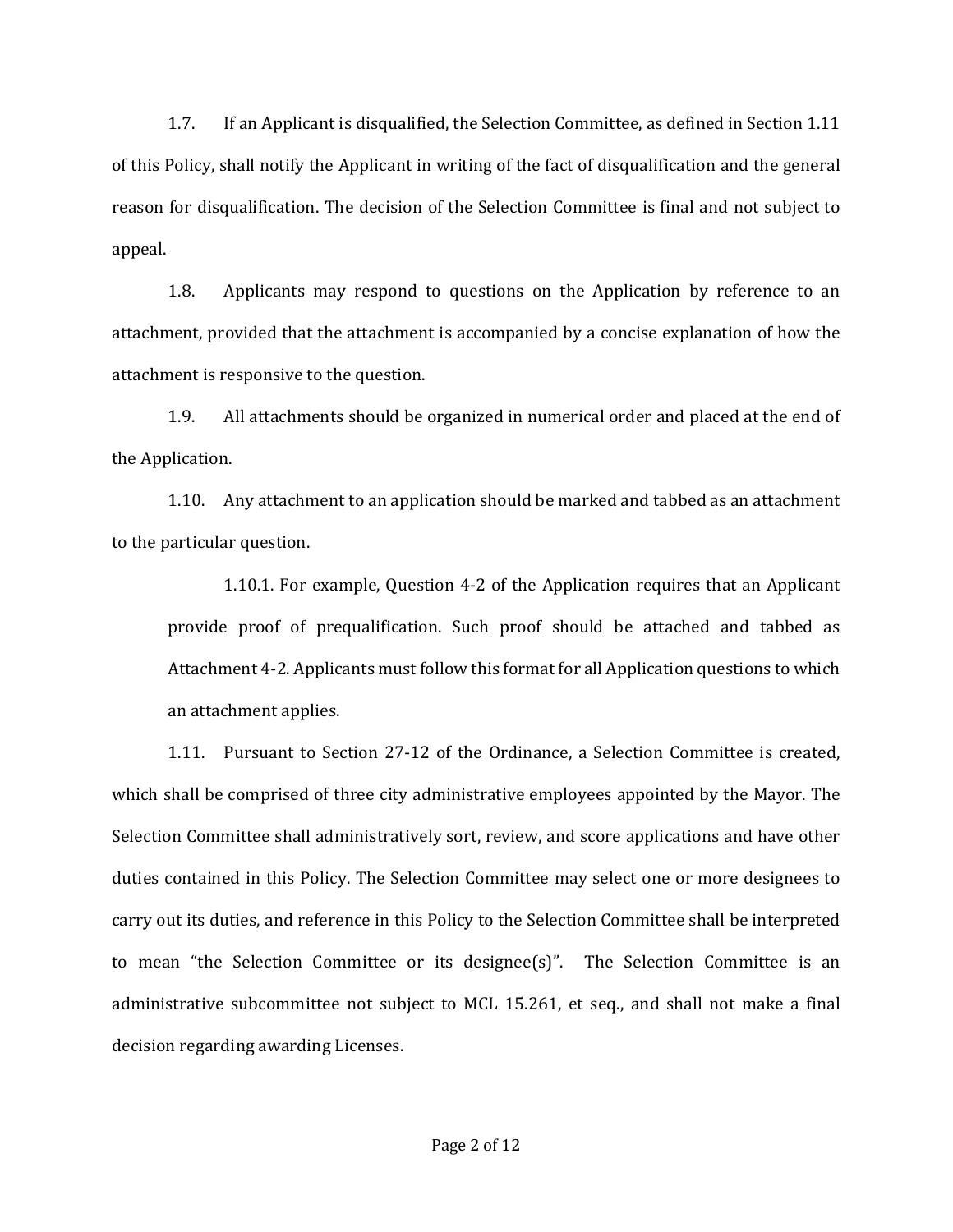#### ARTICLE II – LIMITED WINDOW FOR APPLICATIONS

2.1. The City shall begin accepting applications on June 1, 2020. Applications will be accepted for 45 calendar days, ending on July 16, 2020.

2.2. The City Clerk will accept Applications and the required fees in person beginning at 10:00am on the start date and ending on 4:00pm on the closing date. Any Applicant who is standing in line at 4:00pm on the closing date will be considered timely. The City Clerk will deliver all Applications and fees to the Selection Committee.

2.3. All Applications submitted during the time frame in Section 2.1 and 2.2 will be considered together, and each will be assigned a number for administrative purposes.

2.4. Applications that are submitted without a fee will be immediately rejected, and the Applicant will be disqualified by the Selection Committee.

2.5. Application fees must be paid by cashier's check or certified check, payable to the City of Westland.

2.6. The City may administratively develop procedures for accepting applications and fees electronically. Recognizing the novelty of this process and challenges presented by local and global affairs, flexibility will be necessary for the city to administratively interpret this Policy and implement changes, which the City Council hereby provides.

2.7. The City will not accept any Application outside of the above time period until the next application period, if any.

2.8. The Applicant has a continuing duty to amend its Application any time there is a change in any information the Applicant was required to provide to the City or the State of Michigan's Marijuana Regulatory Agency ("Agency") in the most recent Application on file with the City or the Agency, as applicable.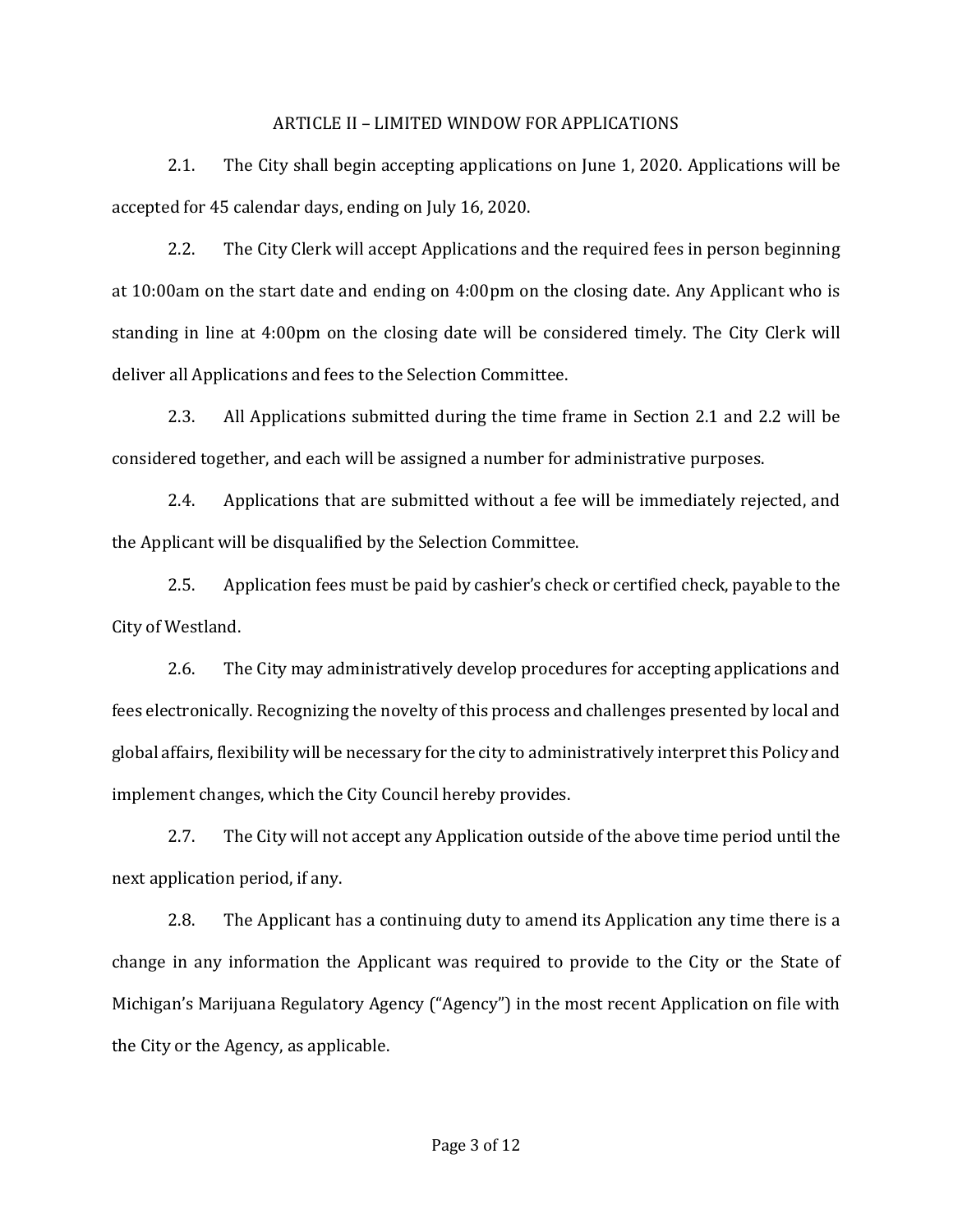2.9. Each Amended application shall require a fee of \$25.00. However, there shall be no fee charged to the Applicant for responding to a request from the City for supplemental information in connection with an Application, Amendment, or Renewal already on file with the City for which the Application or Amendment fees have already been paid.

2.10. Amended Applications ("Amendments") shall follow the procedures in Article VIII of this policy.

2.11. Applications for renewal ("Renewals") shall follow the procedures in Article IX of this policy.

### ARTICLE III – PREREVIEW CRITERIA

3.1. The Selection Committee shall conduct a prereview of all Applications, and any incomplete Applications will be separated from those that are complete. Incomplete Applications will be disqualified from consideration.

3.2. An Application is deemed incomplete if any requested information or attachment is not included; if the Application is not submitted in the proper format, as required by the Application, the Ordinance, or this Policy; or for any other reason allowable by state or local marijuana laws.

3.3. Applicants must submit a copy of any Application filed with the Agency (Step 1 and Step 2 applications, as applicable) that relates to the Applicant's Westland Application.

3.4. Applications must contain proof of prequalification, as defined in the Ordinance.

3.5. The Selection Committee shall separate Applications for Business Locations into the following categories:

3.5.1. Collocated Businesses;

3.5.2. Marijuana microbusinesses;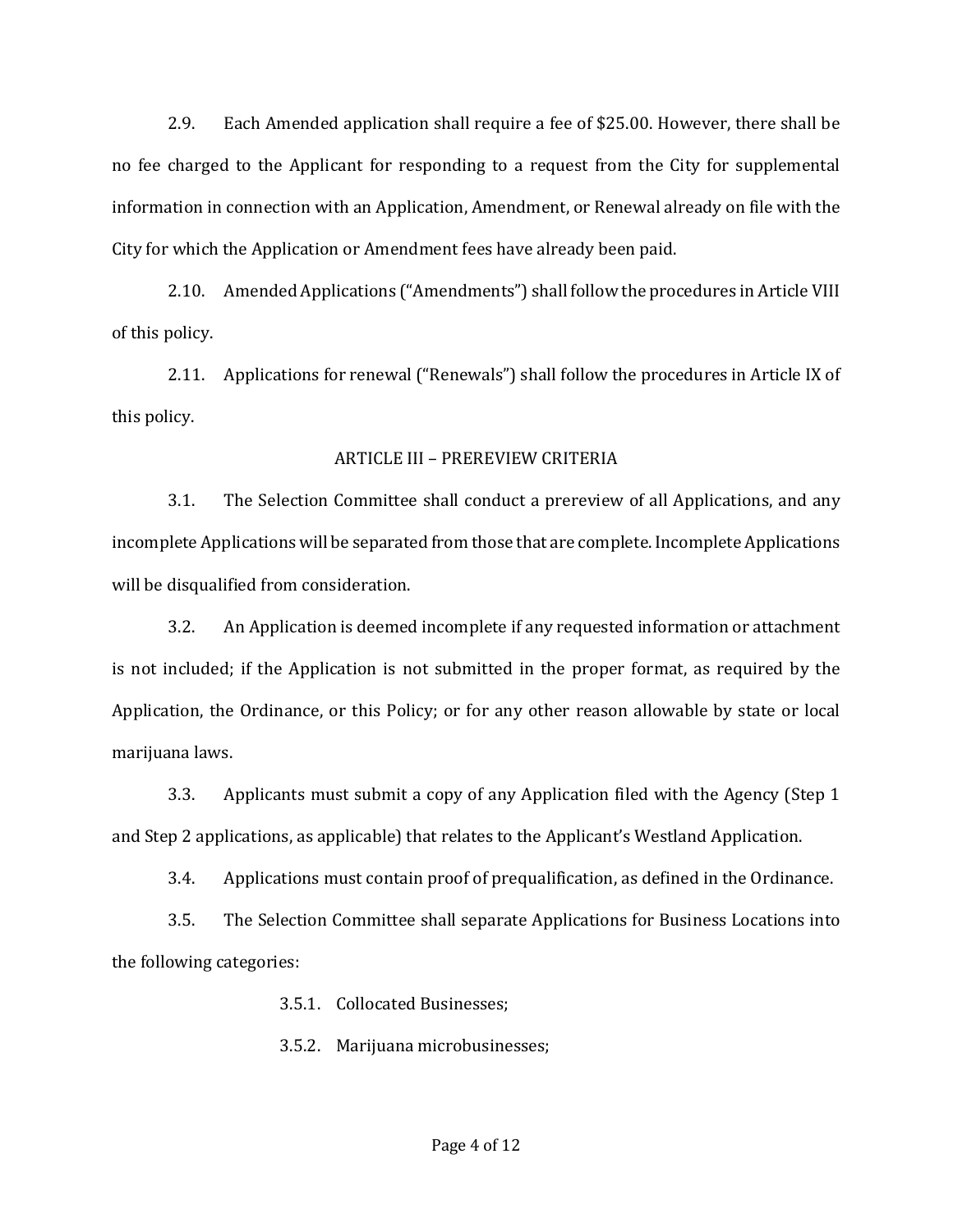3.5.3. Safety compliance facilities, which shall be further sorted by proposed zoning district (industrial and commercial/office);

3.5.4. Secure transporters; and

3.5.5. Retailers/provisioning centers, which shall be further sorted based on their location in relation to Ford Road.

3.6. If an Applicant applies for a License that the Agency will not issue due to the provisions of MCL 333.27959, then the Application will be disqualified and will not be considered.

3.7. The Selection Committee will then competitively review and score Applications as indicated below.

## ARTICLE IV – SELECTION COMMITTEE PROCEDURES

4.1 The Selection Committee shall administratively consider Applications and assign point values based on the Scoring Rubric, attached as **Exhibit B** to this Policy. Applications shall be scored individually, and all Applications in the same category, as identified in Section 3.5 of this Policy, will be ranked in order of score. In considering Applications, the Selection Committee may request review by and input of any pertinent City department. Applications for commercial and office zoning districts shall be reviewed by the Planning Department for compliance with Article V of the Ordinance.

4.2 As used in the Scoring Rubric, whether a location is *Blighted* shall be determined by the Selection Committee based on the factors in Section 22-458 of the Westland City Code.

4.3 The Selection Committee may send written notice to an Applicant requesting any additional information needed by the Committee to consider the Application.

4.4 Notice shall specify a date by which the Applicant must respond with supplemental information or be disqualified.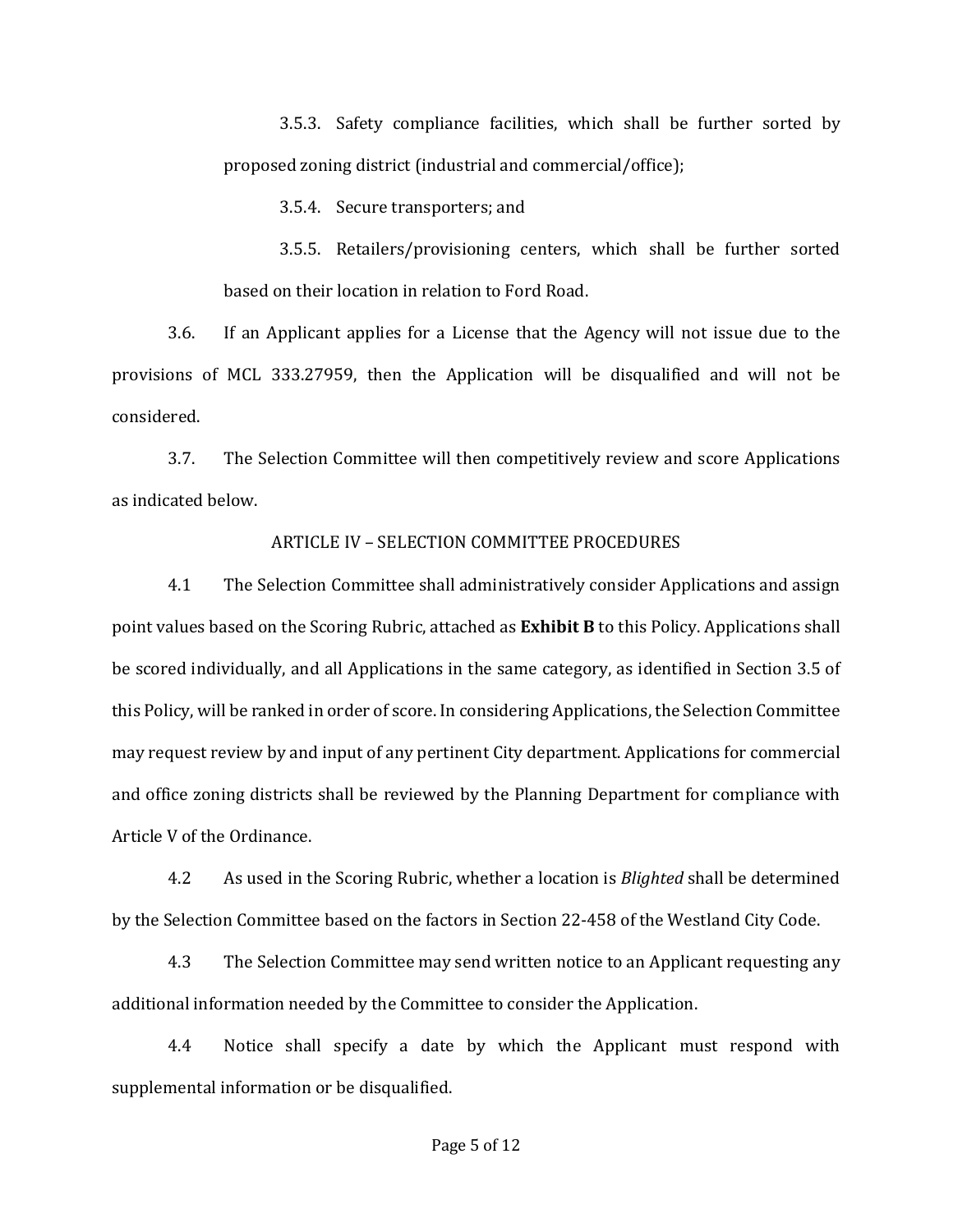4.5 For good cause shown, as determined by the Selection Committee, the Applicant may request an extension of the response time. However, the request for an extension must be received by the Selection Committee prior to the expiration of the response period.

4.6 The Selection Committee may, but need not, interview Applicants.

4.7 *Reserved.*

4.8 If any two or more Applicants within the same category are tied, they shall be ranked against other tied Applicants within their category according to 4.9-4.13.

4.9 Applicants in the same category whose overall scores are tied shall be ranked in order of their scores in section two (2) of the Scoring Rubric, titled "Financial Investment."

4.10 If the above section of this Policy results in a tie among Applicants in the same category, then the tied Applicants shall be ranked in order of their scores in section three (3) of the Scoring Rubric, titled "Community Benefit and Investment."

4.11 Any Applicants that remain tied after Sections 4.9 to 4.10 are applied shall proceed to a blind lottery draw to determine ranking. Affected Applicants shall be notified of the lottery draw at least 5 business days before the draw. Applicants may be present during the lottery draw.

4.12 The lottery procedure shall be as follows for each category in which a tie exists: Applicant names shall be printed on separate slips of rectangular paper of the same size. The slips shall be at or near 3" x 5" in size. The paper slips shall not be folded, and all slips shall be placed into a covered box or receptacle of sufficient size to allow a mixing or randomness to the selection of the Applicant names. The paper slips shall be withdrawn one piece at a time from the box by a member of the Selection Committee. The order in which the names of the Applicants are drawn shall be recorded. The first name drawn shall be the most highly ranked Applicant among those tied in a category and so on until all Applicants' names are drawn.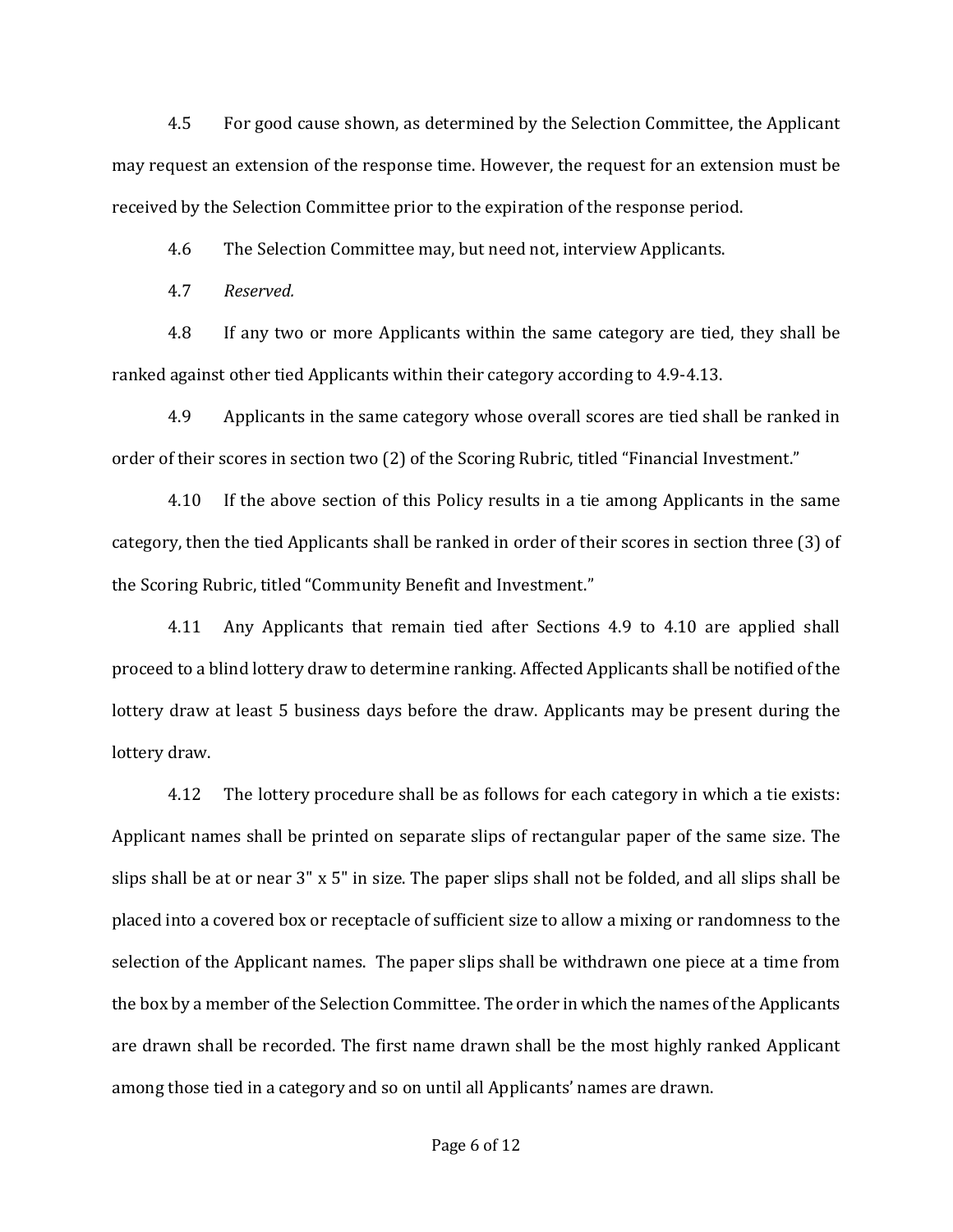4.13 The Selection Committee shall repeat this process until all ties within the categories are resolved.

4.14 If any proposed Business Location conflicts with the proposed Business Location of any other Applicant, as determined by reference to Article V of the Ordinance, regardless of category, then the Applicant with the higher overall score shall proceed, and the Applicant with the lower overall score shall be disqualified. If any tie results from this section, then it shall be resolved as discussed in 4.9-4.13.

#### ARTICLE V – CERTIFICATION AND REVIEW OF SCORE

5.1. As soon as practical, the Selection Committee shall compile a list of Applicants and their scores. The list shall rank Applicants in order from highest to lowest score per category.

5.2. The Selection Committee shall send the list to the City Council and to each Applicant. The City Council shall certify the list no sooner than 60 calendar days after receipt.

5.3. Each Applicant shall also be notified of its right to appeal its score and the date, time, and method for the filing of appeals. The deadline to file an appeal shall be at least 10 business days from the date notice was sent. An Applicant who does not file a timely appeal waives the right to an appeal.

5.4. A written appeal is limited to a maximum of 10 pages of size 12 Times New Roman or similar sized font. The appeal is limited to the documents possessed by the Selection Committee pertaining to the appellant at the time that the Selection Committee issued its recommendation.

5.5. The Marijuana Business Review Board (the "Board") will consider an Applicant's written appeal at a public hearing. The Board may have a representative from any pertinent City department present at the hearing.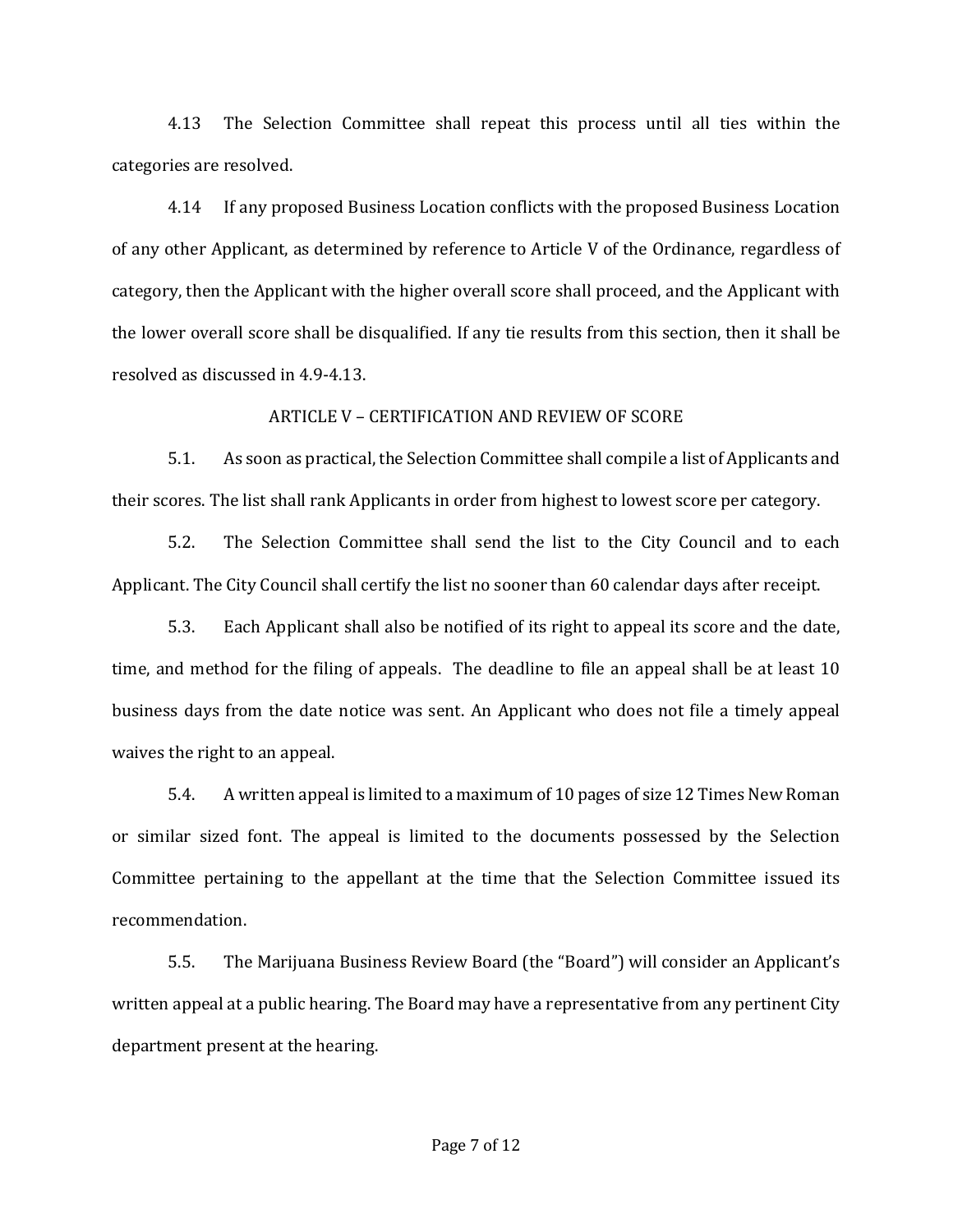5.6. The Applicant will be provided an opportunity to advocate its appeal orally for no longer than 10 minutes. The Selection Committee may file a written response and shall also be afforded an opportunity to respond orally, subject to the same format and time limitations. In addition, any member of the public may comment for a maximum of 3 minutes.

5.7. After hearing all appeals, the Board shall issue a written recommendation that either upholds the list or modifies the list in whole or in part. Any resulting tie shall be resolved by the Selection Committee pursuant to Sections 4.9-4.13 of this Policy. The City Administration shall forward the Board's written recommendation and reasoning to the City Council to be placed on an agenda of a regular or special meeting.

5.8. The City Council shall consider and certify the list with adjustments, if any, as the Council determines. The decision of the City Council shall be final. The City Administration shall be responsible to implement the Council's decision.

## ARTICLE VI– CONDITIONAL LICENSE

6.1. Only the most highly ranked Applicants will be considered in each category, as determined by the total number of Business Locations allowed under Section 27-6 of the Ordinance.

6.2. According to Section 27-6a of the Ordinance, the City will not maintain a waiting list; Applicants who are not the most highly ranked in their respective categories at this phase will no longer be considered for a City License, but they may reapply if and when the City opens another Application window.

6.3. The most highly ranked Applicant or Applicants of each category of Business Location, as determined under Section 6.1 of this Policy, may be offered a conditional License in writing, which shall be subject to any terms and conditions approved by City Council in addition to the terms of the Application, Section 27-10 of the Ordinance, and this Policy.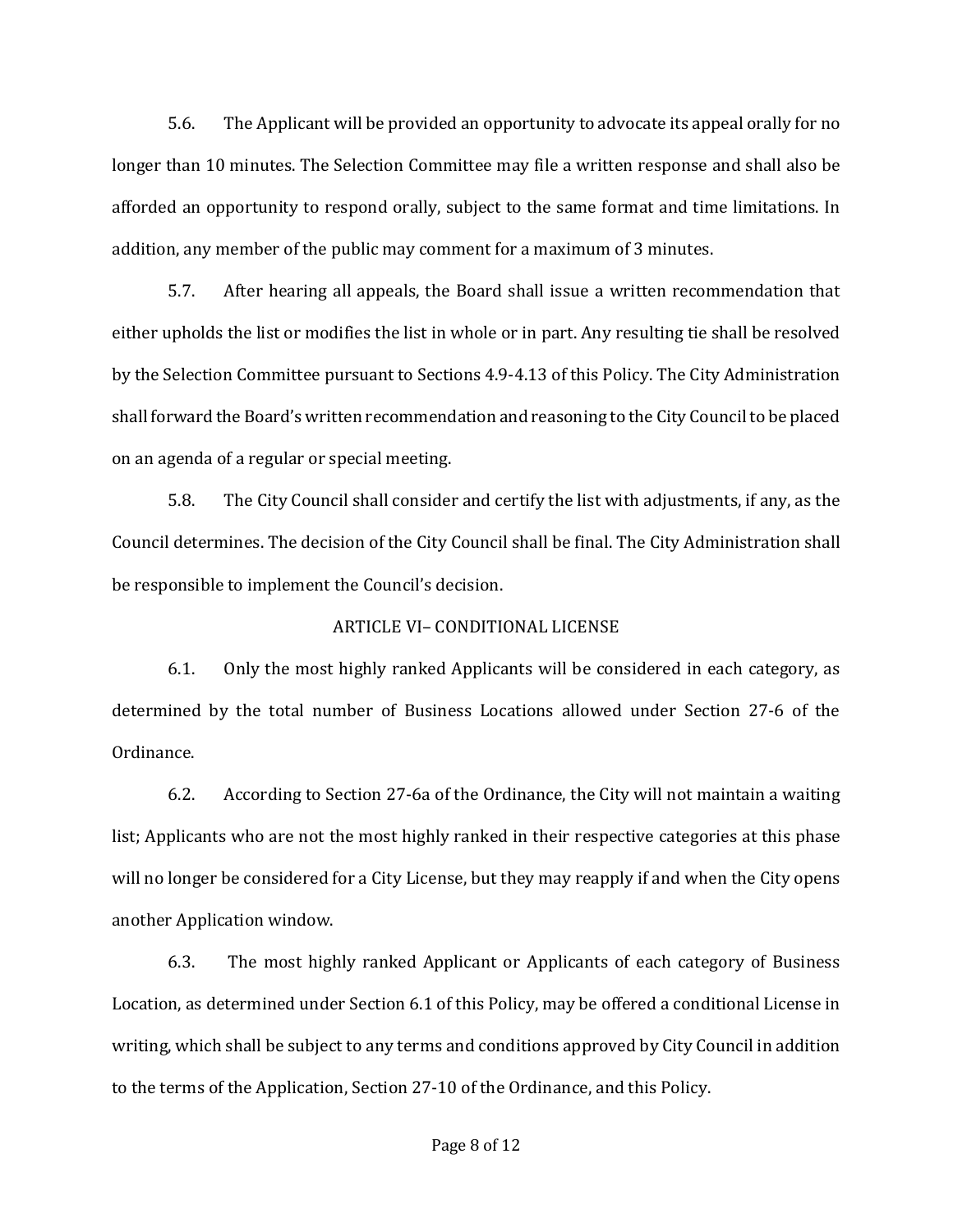6.4. The Applicant must notify the Planning Director in writing if it will accept the conditional License and accompanying terms and conditions. The Applicant's written acceptance must be received within 10 business days from the date notice was sent by the City.

6.5. If an acceptance is not received by the Planning Director within the 10-day period, then the Applicant will be considered to have voluntarily withdrawn its application, and the conditional License will not issue, and the Application will not be considered any further. Any opening created by this Section of the Policy will be handled under Section 27-6a of the Ordinance.

6.6. The Applicants who accept conditional Licenses shall be deemed "Conditional Licensees", and the Planning Director shall publish a list setting forth each Conditional Licensee's name, the address of the proposed Business Location, and the types of Licenses proposed to be operated at the location.

6.7. During the conditional period, the Conditional Licensee must file an Amendment to include any information required by the Ordinance that has not already been submitted. This may include information such as a security plan, odor control plan, and sample signage.

6.8. In order to obtain a city License at the end of the conditional period, as may be extended, the Conditional Licensee must be in compliance with all terms and conditions.

### ARTICLE VII – SUBSEQUENT APPLICATION PERIODS

7.1. If the initial Application process results in a lesser number of licensed Business Locations than the maximum number that the City may issue, then the City may reopen the process for additional Applications on any terms and conditions.

7.2. If reopened, the process for subsequent Applications shall conform to this Policy, as may be amended from time to time.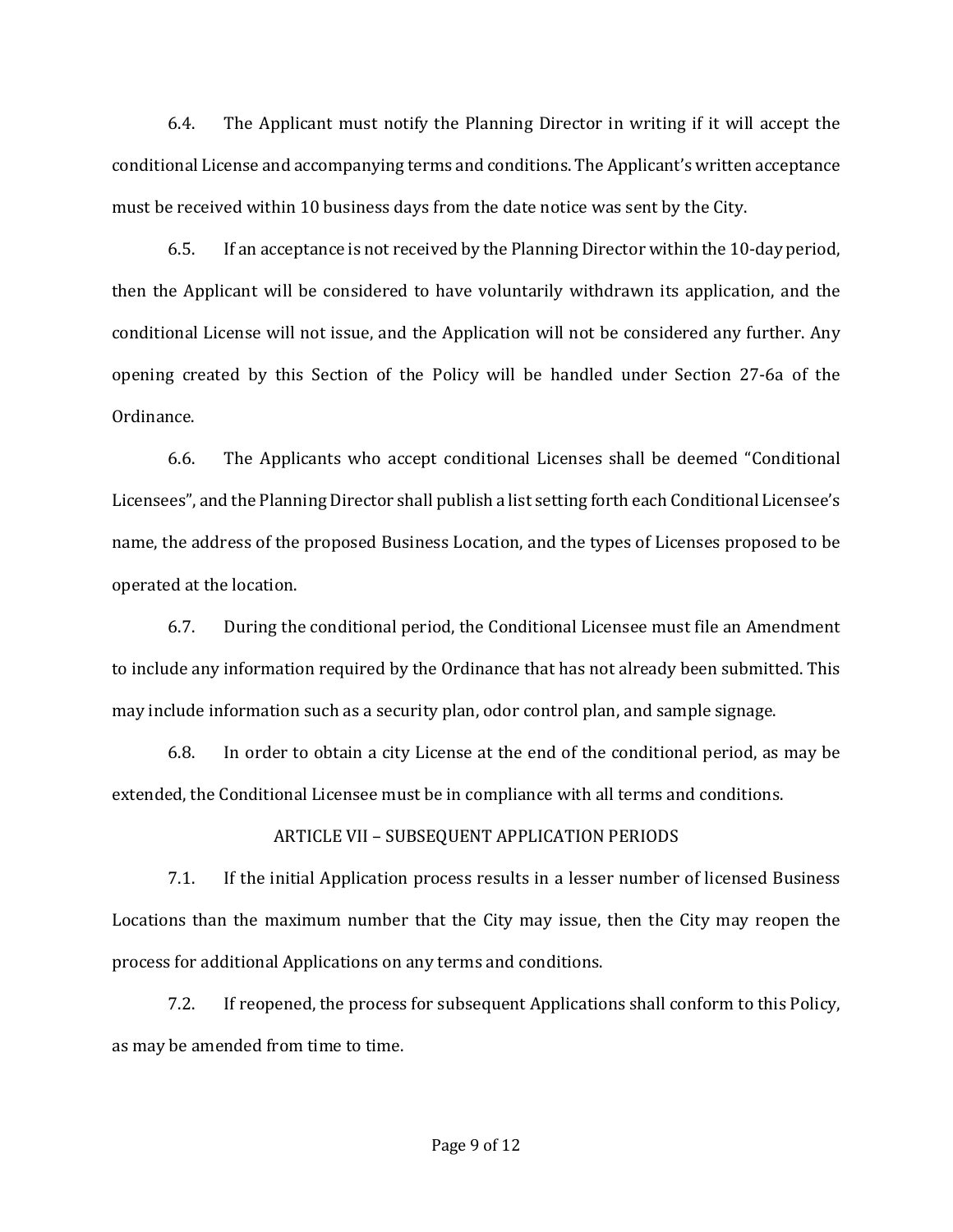#### ARTICLE VIII – AMENDED APPLICATIONS

8.1. An Applicant or Licensee must amend an application (an "Amendment") any time there is a change in any information the Applicant or Licensee was required to provide to the City or the State of Michigan's Marijuana Regulatory Agency in the most recent Application on file with the City or the Agency, as applicable.

8.2. The City may administratively promulgate a separate form Application for the Amendment of Applications, Licenses, and/or conditional Licenses.

8.3. Amendments must be submitted in writing to the City Clerk with the appropriate fee. The City Clerk shall deliver the Amendment and fee to the Selection Committee.

8.4. There shall be no fee if an Amendment is submitted in response to a request from the Selection Committee for additional information in connection with an Application, Amendment, or Renewal on file with the City for which the required fee has already been paid. In these instances, the Amendment shall be submitted directly to the Selection Committee.

8.5. No changes contemplated in an Amendment to a License or conditional License may take effect until approved as provided in this Policy.

8.6. Amendments shall be considered by the Selection Committee. Based on the requirements of this Policy, the Ordinance, and review and comment from pertinent City departments, the Selection Committee shall recommend the approval or denial of the Amendment. The Committee shall notify the Applicant or Licensee of its recommendation in writing and the date, time, and method for the filing of appeals. The deadline to file an appeal shall be at least 10 business days from the date notice was sent. An Applicant or Licensee who does not file a timely appeal waives the right to an appeal.

8.7. The appeal shall follow the same procedures as set forth in Article V of this Policy.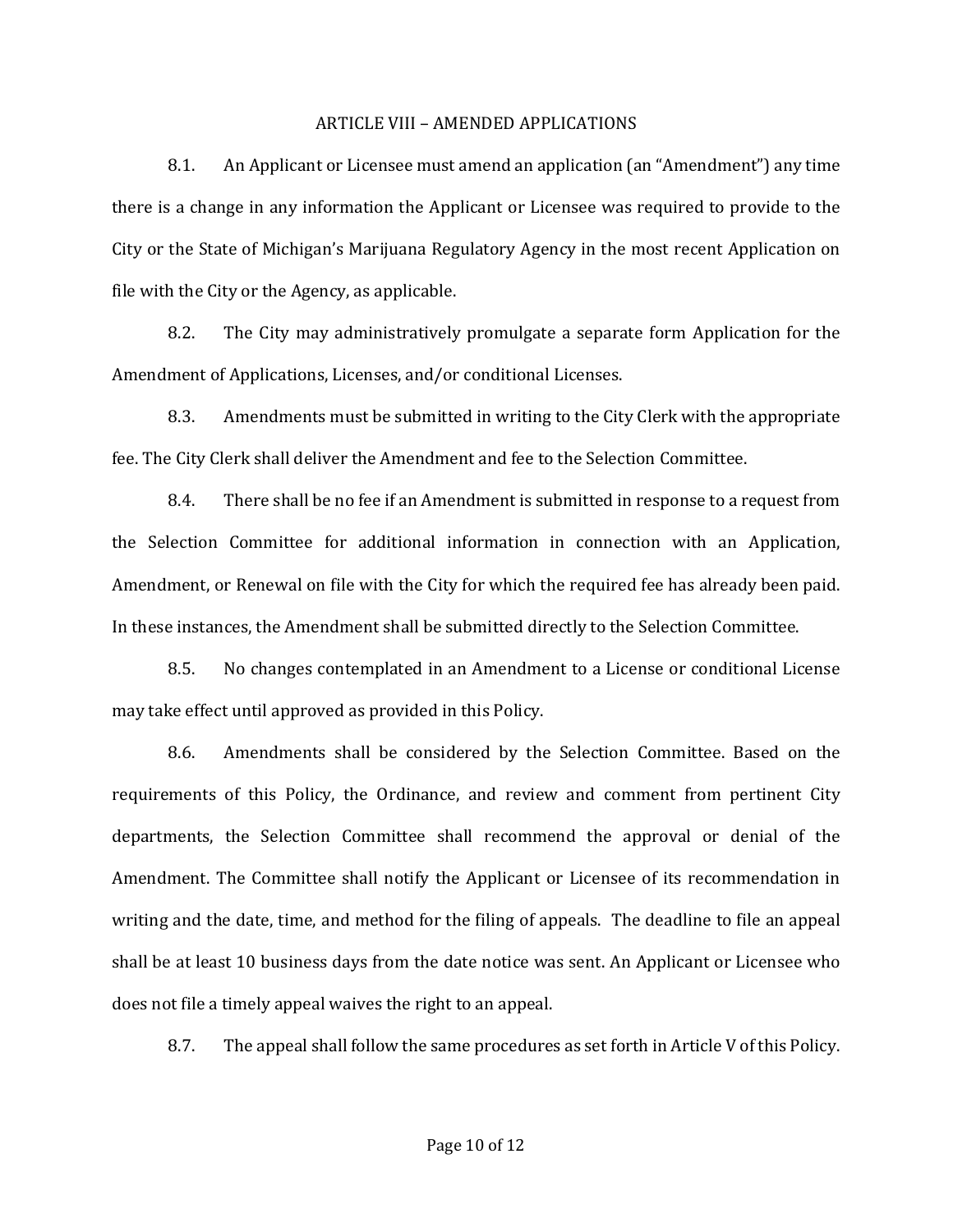8.8. Within 10 business days after hearing the appeal, the Board shall issue a written recommendation that either upholds or modifies the recommendation of the Selection Committee. The Board shall forward its written recommendation and reasoning to the City Administration to be placed on an agenda of a regular or special meeting of the City Council.

8.9. The City Council shall consider the recommendations and reasoning of the Board. The City Council may approve the Amendment with terms and conditions or may deny the Amendment. The decision of the City Council shall be final.

8.10. The Applicant or Licensee must indicate its acceptance of the Amendment and any conditions of such Amendment in writing to the Planning Director within 10 business days of the City Council's approval.

8.11. If the Applicant or Licensee does not respond within the 10-day period, or does not accept, then the Amendment will be considered voluntarily withdrawn, in which case the Amendment will not be considered any further. However, a Licensee or conditional Licensee may continue to operate as provided in Section 27-13(b)(3) of the Ordinance.

8.12. The Applicant or Licensee may submit a new Amendment and appropriate fee at a later time.

### ARTICLE IX – RENEWAL APPLICATIONS

9.1. Unless otherwise provided in any conditions to a License, Licenses are valid for a period of one year from the date they are issued by the City Council.

9.2. Notwithstanding Section 9.1, a License will not be valid for any period during which the corresponding state marijuana business license issued by the Marijuana Regulatory Agency for the Business Location is suspended, revoked, expired, or otherwise invalid.

9.3. Applications for the renewal of a License or conditional License (a "Renewal") must be submitted as provided in the Ordinance.